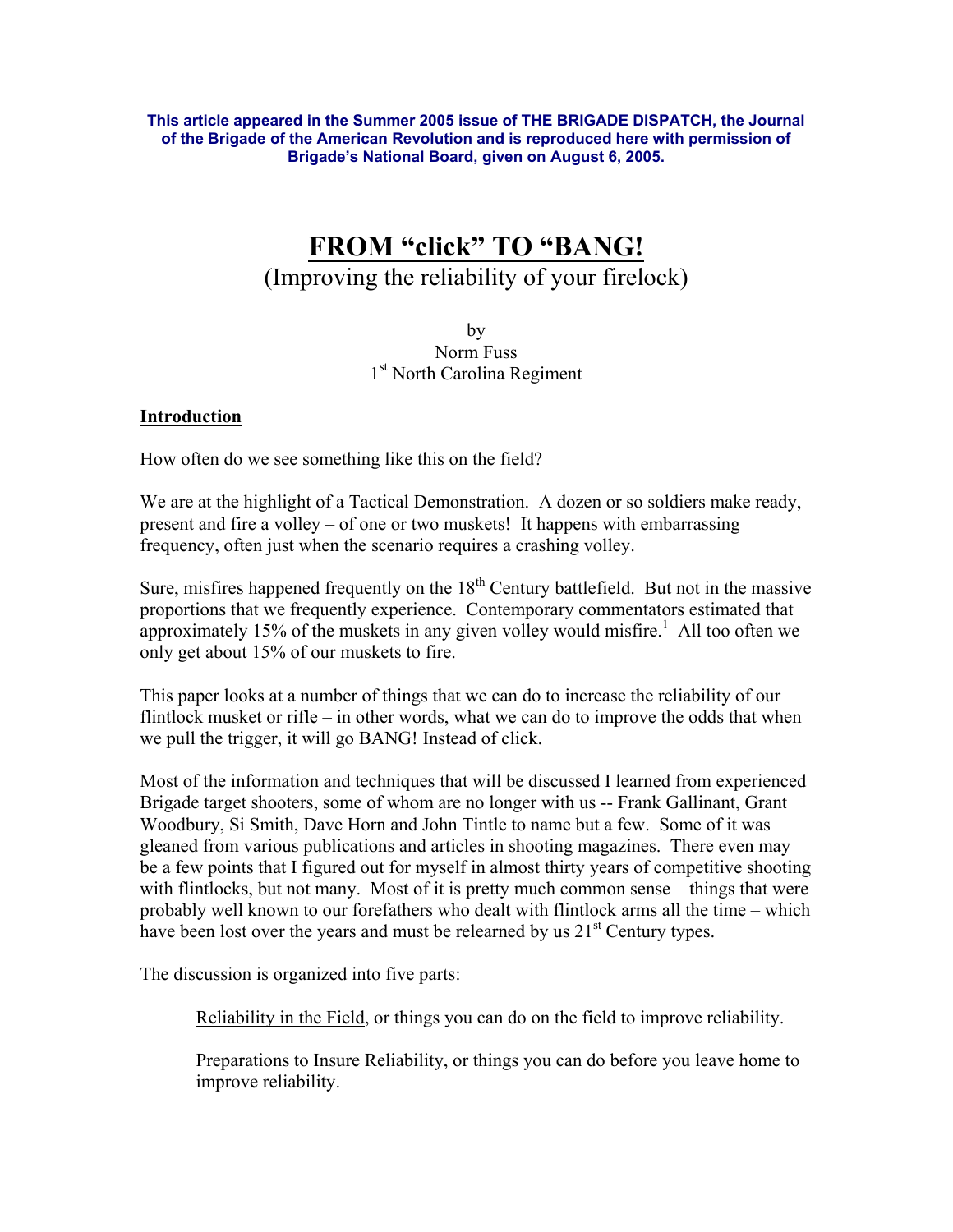Modifications to Enhance Reliability, which will discuss things that you can do to "tune" your firelock to improve its performance.

Maintenance in the Field, which will discuss field cleaning and simple maintenance that you can do in the field in an authentic manner.

Maintenance at Home, which will discuss cleaning and maintaining your firelock at home where you presumably have access to modern materials and tools.

## **Reliability in the Field**

Let's look first at what you can do in the field to improve reliability.

#### Loose Flint

In my experience, the most common source of misfires is a loose flint. Even a little looseness will cushion the blow of the flint on the frizzen and substantially reduce its ability to strike sparks.

Get in the habit of checking your flint for tightness every time before you take the field. The simplest way is to grasp it between the thumb and forefinger and try to move it from side to side in the jaws of the cock. If you can move it at all, it is too loose and should be tightened.

Tightening a newly installed flint is particularly important. Whether you use leather or lead as a pad, a newly installed flint will tend to loosen after the first few shots as the serrations in the jaws work their way deeper into the pad. So whenever you install a new flint, be more than usually attentive to checking it for tightness. Whenever I install a new flint (or re-install an old one), I snap the lock 2 or 3 times, then tighten down on the cock screw again. I usually can get at least another quarter turn out of it.

#### **Turnkeys**

Let me diverge here for just a minute to talk briefly about musket tools, also referred to as "Turnkeys."

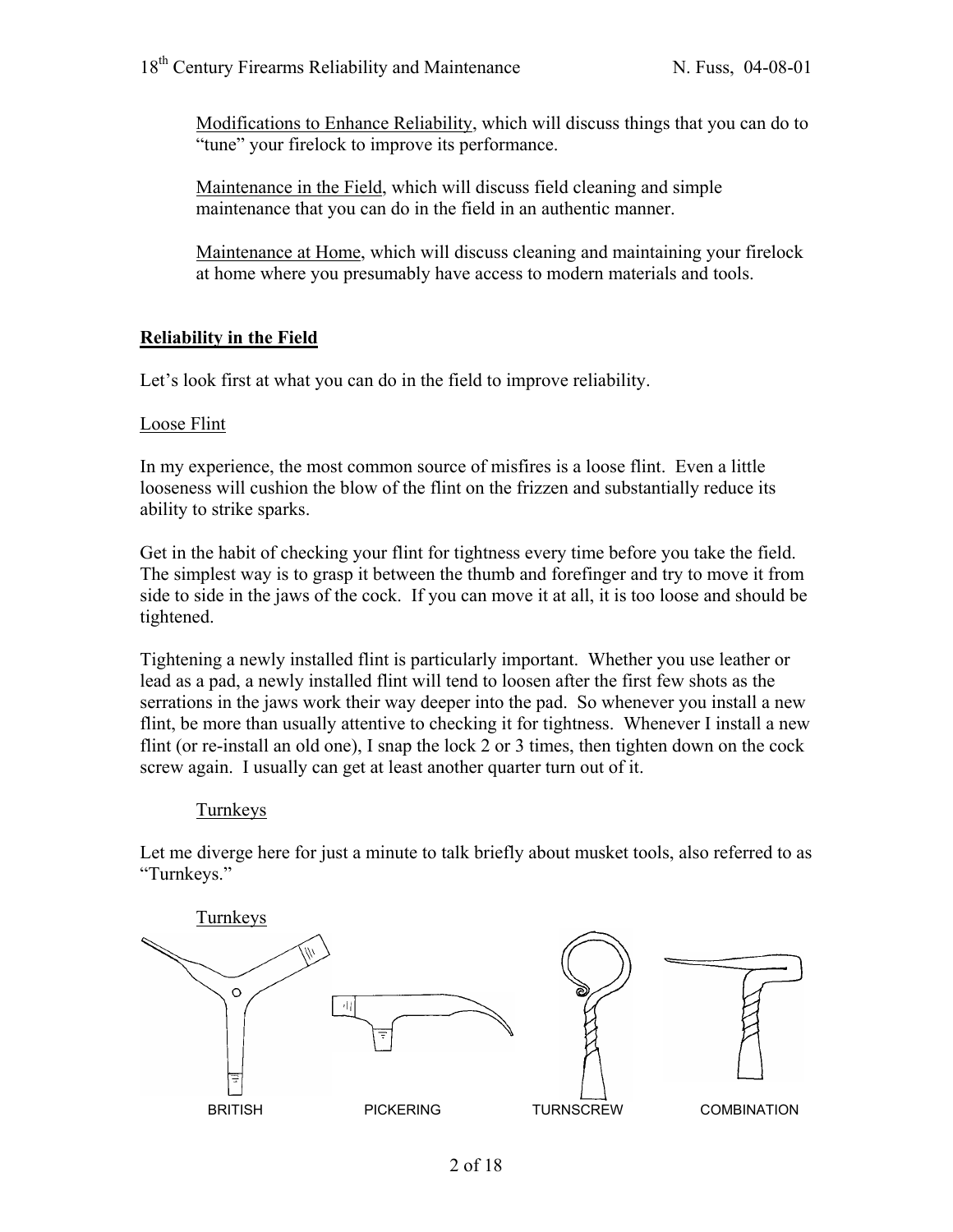There are three types of turnkey commonly seen on the field, the "Pickering Tool," the "British" musket tool, and several varieties of "home made" turnkeys.

The "Pickering Tool" was recommended by Timothy Pickering as a combination turnkey, vent pick and flint knapping hammer. Many are seen among re-enactors. However, I have never encountered any evidence that "Pickering Tools" were ever made, issued or used. Nor has anyone else I that know of.

I have found the "British" musket tool to be the most useful because it gives a lot of leverage to tighten down on the cock screw. The tighter the better. Don't be afraid to really tighten down hard. It is virtually impossible to break something and if something does break, it was probably defective in the first place.

## Flint Pad Material

A major factor affecting one's ability to keep the flint tight is the material used for the flint pad – the piece of leather or lead used to help the jaws grip the flint securely. Eighteenth Century practice, especially for muskets, seems to have been overwhelmingly to use sheet lead rather than leather.

> "The flints should always be screwed in firm, between a thin piece of lead, it having a more certain hold, than leather, or any other contrivance..."<sup>2</sup>

Riflemen may have used leather, but I suspect that when they did it was because leather was more readily available to them than sheet lead. I have tried both, and I have gone to sheet lead for both my muskets and my rifles. I find that it provides a much more secure grip that doesn't loosen nearly as frequently as leather. Further, it is much more convenient and fast when it is necessary to change a flint because the lead pad can be swaged to the flint beforehand, giving you only one piece to handle rather than two. I recommend sheet lead over leather.

## Dull Flint

The next most common cause of misfires is a dull flint. With every snap of the hammer against the frizzen, the flint scrapes some steel from the face of the frizzen in the form of sparks. But some material is also lost from the edge of the flint. Eventually the flint becomes dull and will no longer reliably strike a spark. .

To correct this problem the edge of the flint must be chipped or "knapped" to form a new, sharp edge. *Before any attempt is made to put a new edge on a flint in the field the charge should be dumped and the pan blown clear of powder to prevent an accidental discharge.*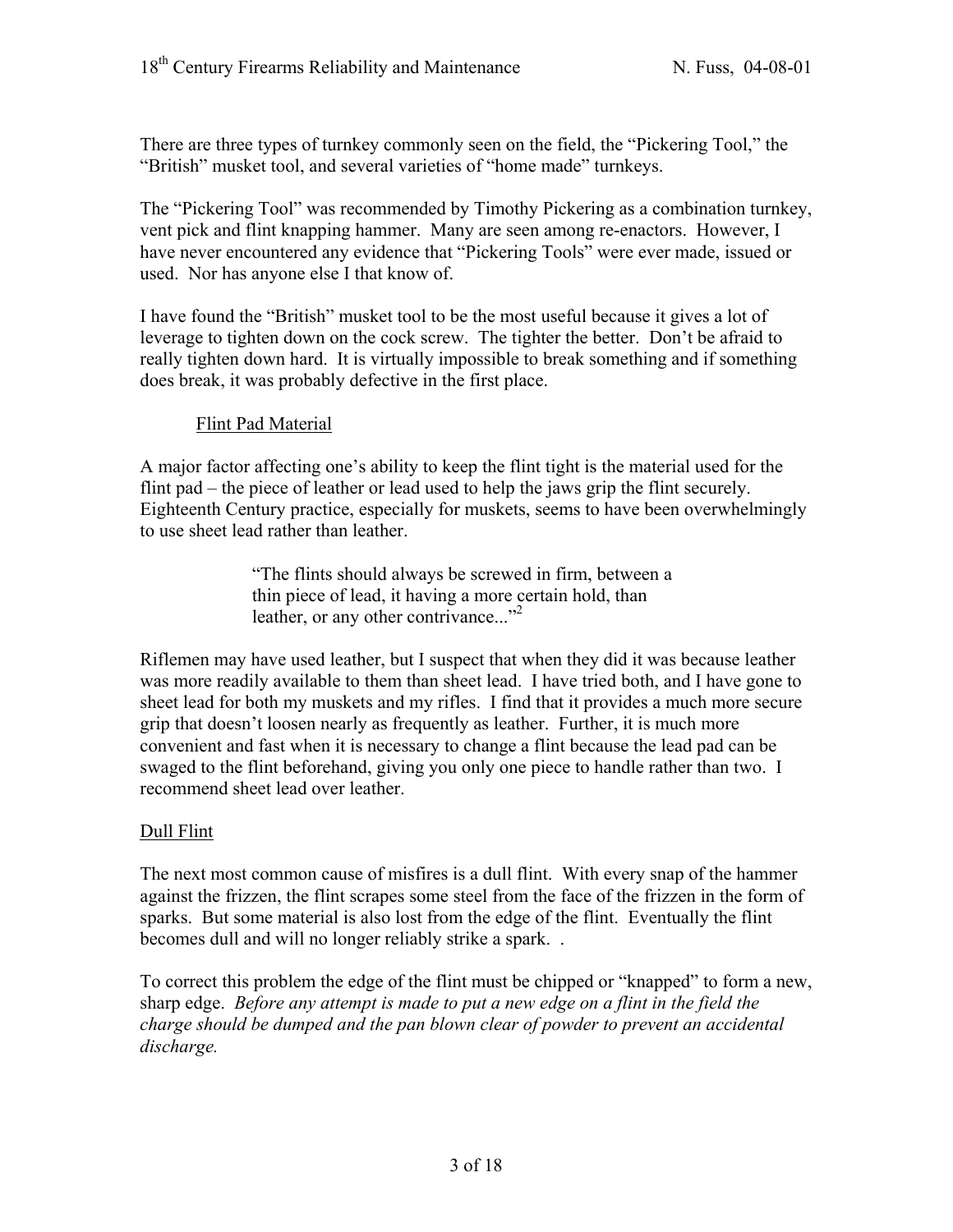We've all seen men frantically chipping the edge of their flints with their musket tool or a knapping hammer to restore the edge, and this is one way to do it. However, it has some disadvantages. It not only requires an extra tool, the edge that it produces is usually serrated, with peaks and valleys. When the lock is snapped, only the peak(s) contact the face of the frizzen. Hence only a small portion of the flint edge can shave metal from the firzzen face to generate a spark. The best shower of sparks is usually obtained when the flint edge is straight and contacts the face of the frizzen along its entire width.

An alternate way to put a new edge on a dull flint is to use the edge of the frizzen. Put the cock fully down in the fired position. Close the frizzen on it. Then, pressing hard on the front of the frizzen so as to close it, simultaneously pull back slowly on the cock. As the edge of the flint passes the edge of the frizzen, the frizzen will flake off small chips from the flint edge, creating a new edge that is straight and properly aligned with the face of the frizzen. It takes a little practice to get it down, but this method of restoring an edge to a dull flint is quick, requires no extra tools and looks a lot better on the field.



From time to time a flint will contain an inclusion which produces a round spot on the edge that slides over the face of the frizzen instead of shaving off small amounts of steel to form sparks. Sometimes such an inclusion can be removed by using the edge of the frizzen. But at other times it will be necessary to resort to a knapping hammer to remove it.

## Flint too Short

Sometimes, after a period of use, a flint will become too short to properly throw open the frizzen and create sparks. Ideally, the flint should strike the frizzen approximately 2/3 of the way up from the bottom. That gives it plenty of distance to shave bits of steel form the frizzen face. If it is striking at 1/3 of the way up or less, it probably is not working as well as it should be. The easy and quick fix for this in most cases is to turn the flint over. Most people install the flint with the bevel up. Turning it over and placing the bevel down will raise the point of contact and give you a few more shots.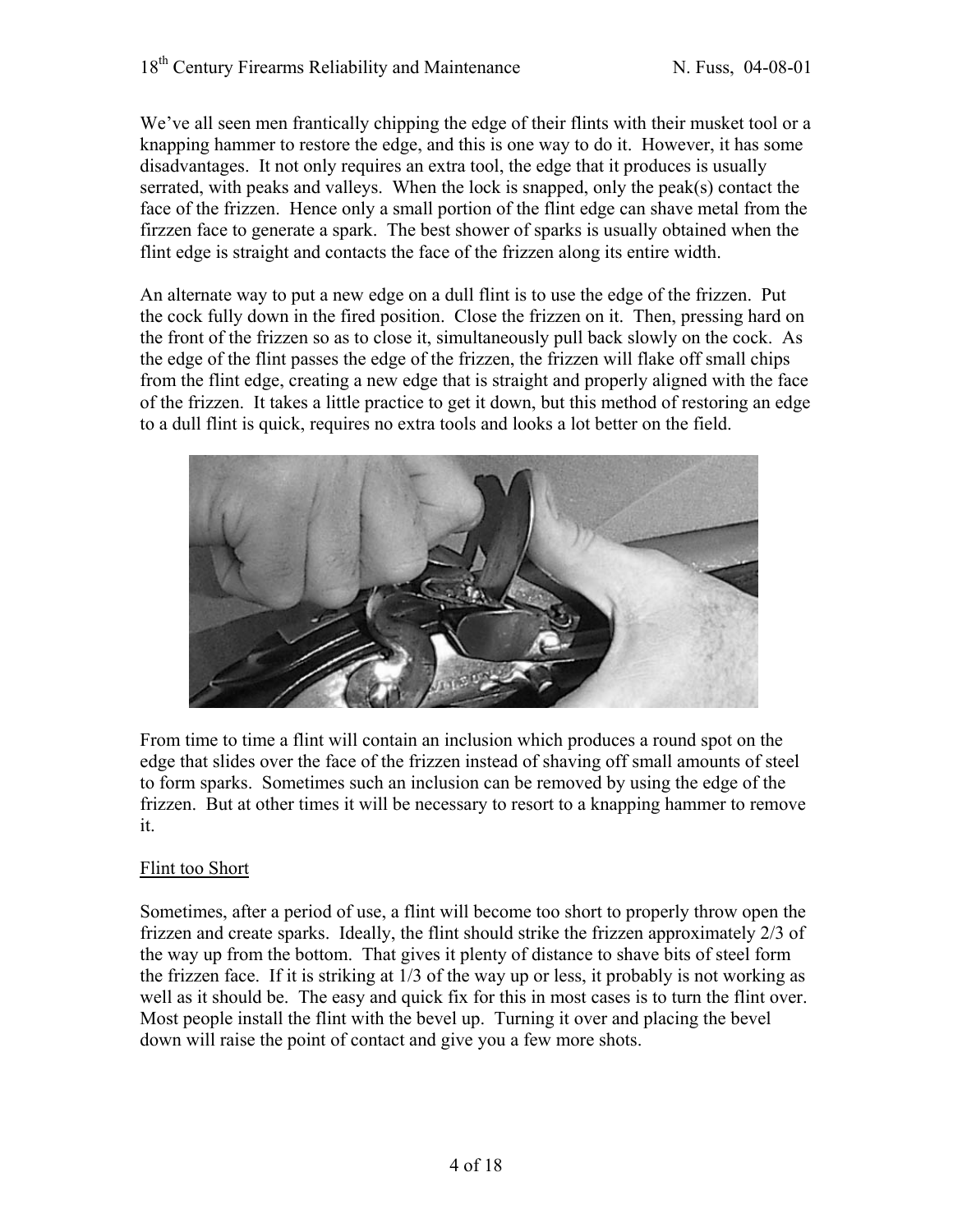One can also install a small piece of hard wood between the back of the flint and the cock screw to move the flint forward a bit. Ultimately, however, it will be necessary to install a new, longer flint.

Incidentally, it really makes no difference whether the flint is installed with the bevel up or down.  $18<sup>th</sup>$  Century instructions say clearly that the flint should be installed whichever way causes the edge to strike the face of the frizzen approximately 2/3 of the way up from the bottom.<sup>3</sup>

## Flint No Good

Sometimes you will encounter a broken/shattered flint, or simply one that has been "fixed" so often that it is beyond saving. Here you have no option but to change out the flint. In tactical demonstrations speed is usually not an issue. But in rapid fire target competition, speed is key to getting off those extra aimed shots. If you have a choice, go onto the field with a thick flint in your piece and a thin one, with the lead pad swaged onto it, in you pouch as a spare. If you encounter a catastrophic flint failure, you can then simply loosen the cock screw, sweep out the failed flint and insert the new one without having to open the jaws further. A couple of twists will tighten down the jaws and you're ready to go again. With practice, it is possible to swap out a flint in less than 20 seconds using this technique.

#### Loss of Prime

Loss of prime is another frequent cause of misfires. If , when you look into the pan after you pull the trigger and nothing happens (as we all should do after every misfire), there is nothing there, and no wisp of smoke is coming from the touch hole, you probably had your prime leak out somewhere in the process. We'll talk about ways to prevent loss of prime later, but if you encounter loss of prime in the field, do not load another round! That can lead to an embarrassing and possibly dangerous overload. Just re-prime, using some powder from another cartridge (if you don't carry a priming horn), and try again. If that doesn't work, dump the charge and blow the pan before trying other "fixes."

#### Plugged Touch Hole

If the prime flashes but the main charge fails to fire, you may have simply suffered a flash in the pan, you may have a plugged touch hole or you may have lost the main charge. When that happens to me, my first step is to simply re-prime and try again. If that doesn't work, I have recourse to my vent pick, then try again. If that doesn't work, I check to make sure that the weapon is unloaded (and unload it if it isn't), then start over again with a new cartridge.

That about covers what you can do once you've taken the field to improve reliability. Let's look now at some of the things you can do before you take the field to improve reliability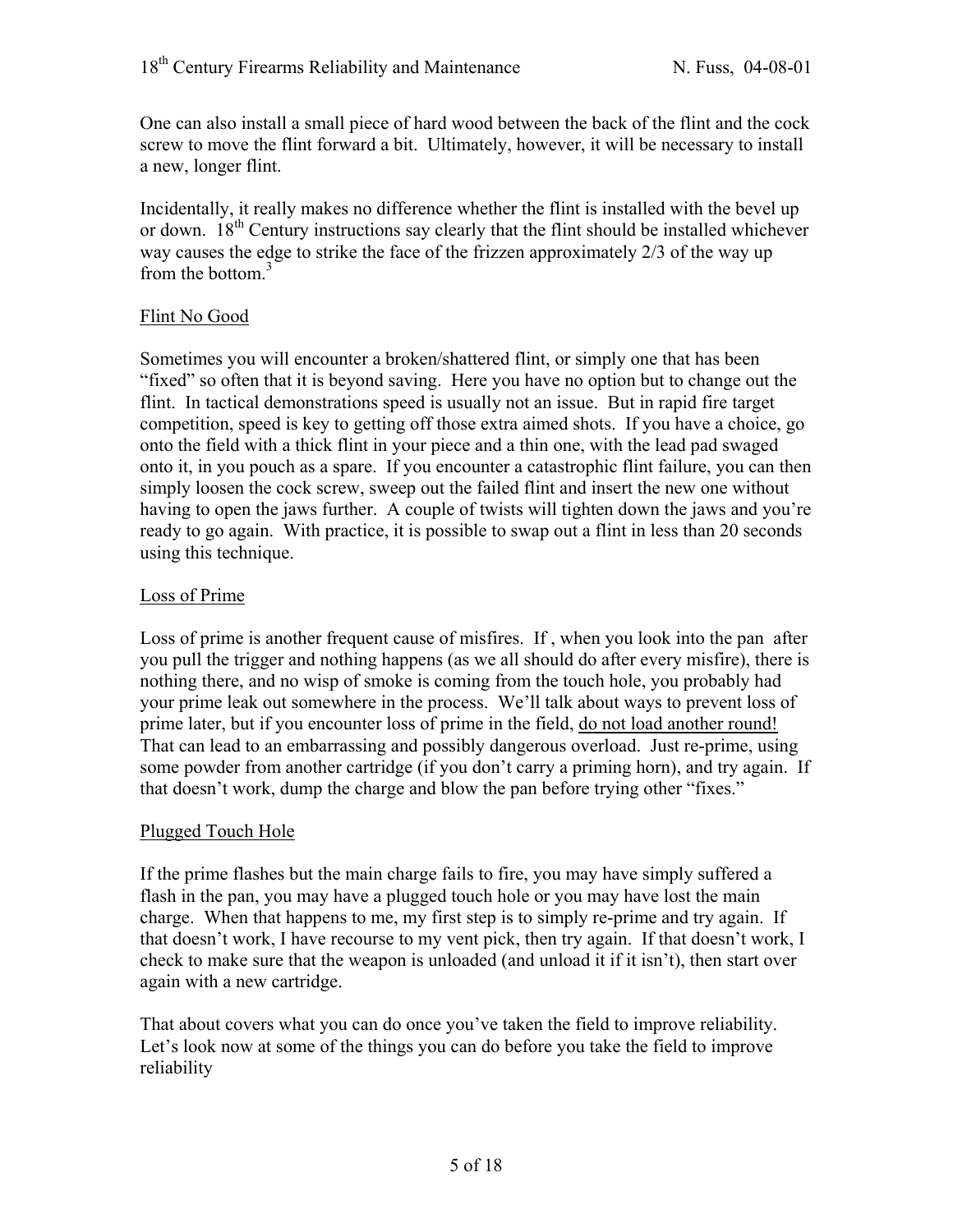## **Preparations to Insure Reliability**

#### FLINT SELECTION

Selecting good flints is one of the easiest and surest ways to help insure the reliability of your firelock. When you go to a sutler, you will find flints of all sizes and shapes in his bin. You are going to pay just as much for a poor flint as you are going to pay for a good flint, so it pays to be selective.

The three things to look for when selecting flints are Shape, Size and Edge.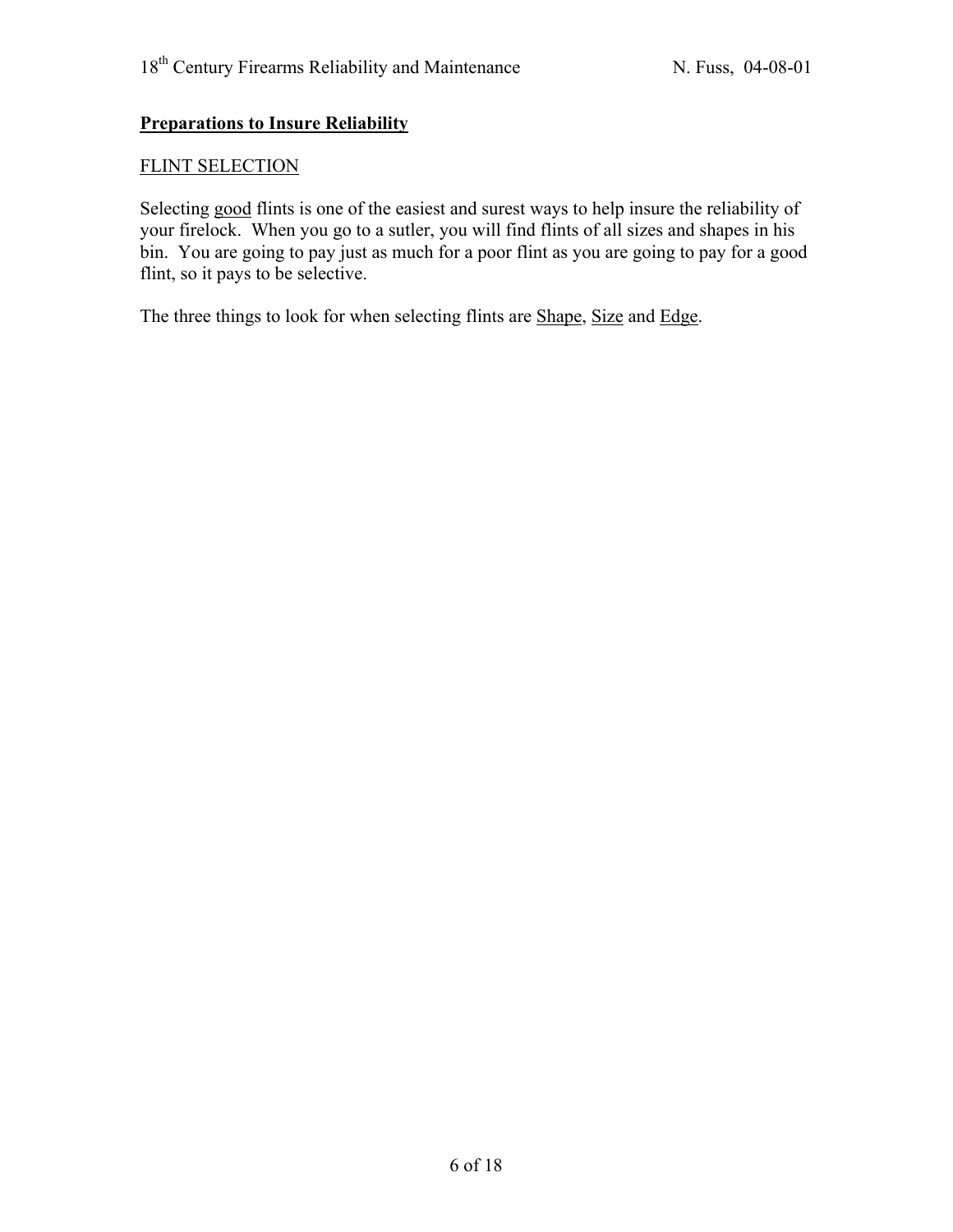

Shape: You want a flint that has parallel faces on top and bottom, that slopes in one plane from the thickest part of the flint to its edge, and which has no lumps, bumps, ridges or other discontinuities along these three facets. Also, when looked at from the top, the flint should be rectangular in shape with no appreciable skew.

The are several reasons for preferring flints of this shape.

First, they are held more securely in the jaws of the cock. Flints with parallel top and bottom faces provide maximum surface area for the cock jaws to bear on, and hence maximum resistance to loosening. Flints with lumps on the upper or lower surface provide less area for the jaws to grip and tend to be difficult to clamp securely. Flints with a ridge like a roof line along the top face provide only a thin line of surface for the cock jaws to bear on. The greater local pressure tends to deform the pad (be it leather or lead) within a few shots, leading to a loose flint. Eventually the ridge may cut through the pad, leaving only the hard edge of the flint for the jaws to grip on.

Flints with lumps, especially near the edge, have a tendency to develop smooth spots that slide over the frizzen rather than cutting into it to produce sparks.

Flints that have a "double slope" on the edge often work quite well, but can wear so that they present a thick edge to the frizzen which will not produce sparks reliably.

Skewed flints are often difficult to position in the jaws in a way that allows the edge to lie parallel to the surface of the frizzen. If the edge is not parallel to the frizzen surface, it will contact only a small portion of the frizzen, reducing the number of sparks produced.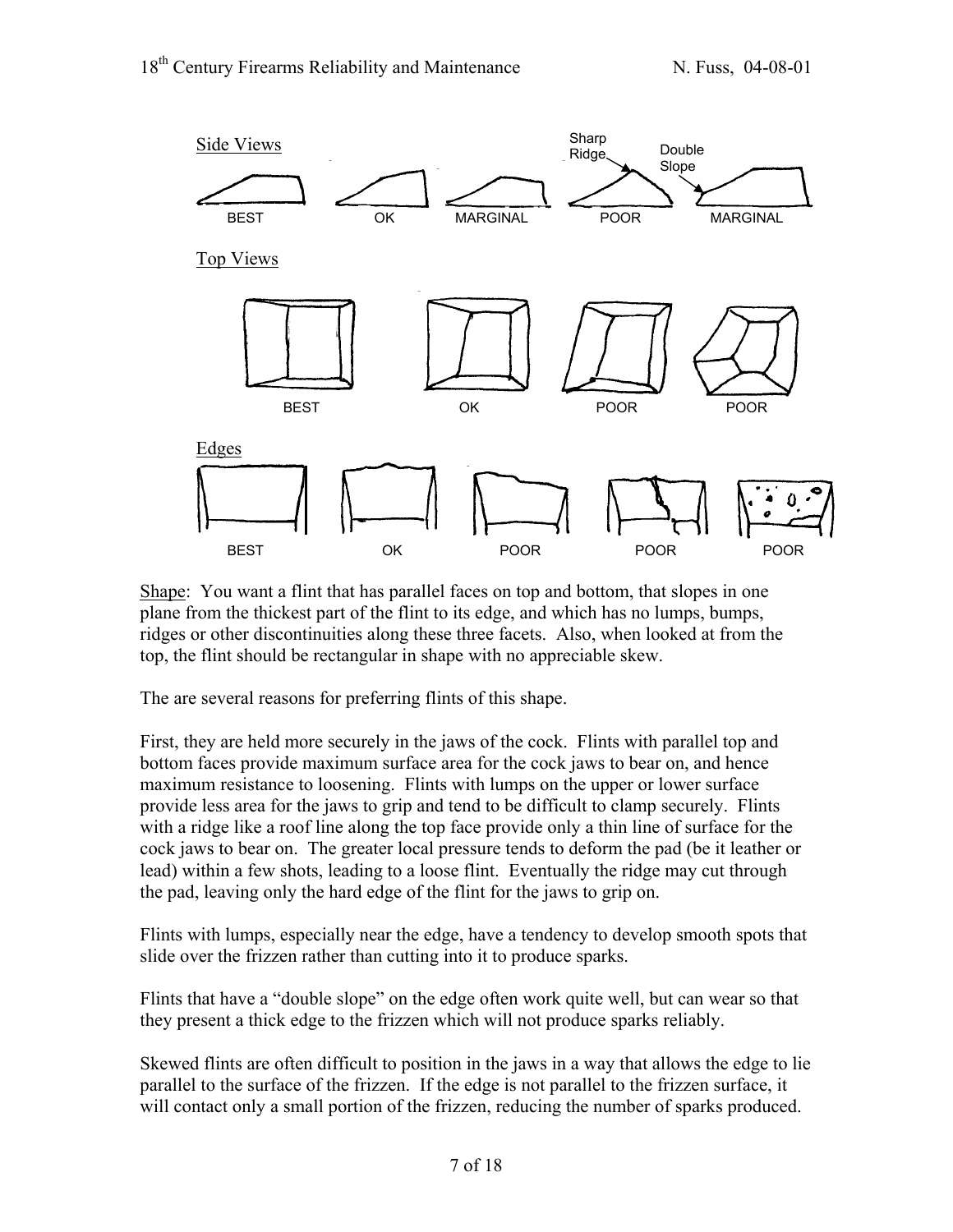Size:

Look for a flint that is wide enough so that the edge spans the entire width of the frizzen face without hitting the barrel or the flash guard in the fired position. The more striking area you get, the better the shower of sparks should be.

Also, look for flints that are of the proper length to strike the frizzen face about 2/3 of the way up from the base, but short enough so that they will not impinge on the hammer stall (frizzen cover) when the frizzen is closed and the lock is at half cock, which can cause loss of prime. The length parameter can be met by having the flint in either the bevel up or the bevel down position. Don't forget to allow room for the thickness of the material that you use for flint pads. There is some leeway in this if you use lead -- you can shave some lead from the back of the completed flint/lead pad assembly to adjust the overall length of the combination (see below).

## Edge

The ideal edge for a flint is straight across the front, translucent with no sign of inclusions (dark or light spots) when held up to the light, and slightly concave on the underside.

Of these parameters, the translucent edge without inclusions is the most important. It is the inclusions that you find in many flints that cause smooth spots as the flint wears away.

An edge that is not quite straight across can be corrected by a little judicious knapping. Often simple knapping with the edge of the frizzen will correct minor imperfections.

The concave underside is only a minor advantage in that it tends to focus the spark shower into the pan rather than scattering it. But flints with flat or slightly convex undersides also work well. Avoid an exaggerated underside of either type.

## PRE- INSTALL LEAD PADS

By pre-installing sheet lead pads on your flints, you not only facilitate flint changing in the field when necessary, you can also adjust the length of the combination so that the flint edge strikes the frizzen face at the proper height when the back of the flint is against the cock screw.

Sheet lead can usually be obtained from scrap yards. It was used for many years as a lining for shower stalls. If you cannot find sheet lead, flint pads can be made from flattened musket balls.

Cut strips of sheet lead to the width of your flints, then cut pieces from the strips that are about 50% longer than your flints. Trim the corners to eliminate sharp protrusions [1].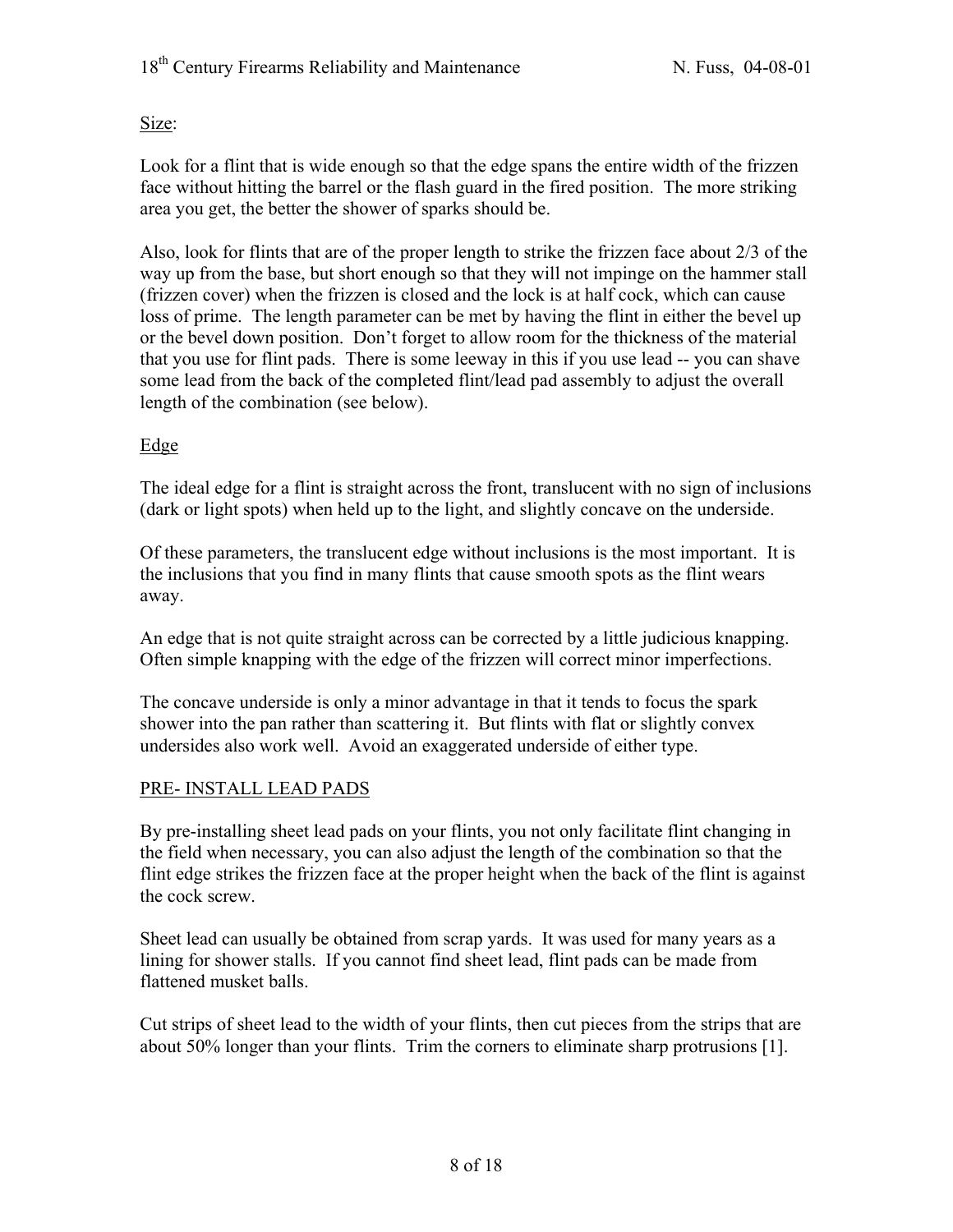Wrap the lead pad around the flint from the back. With a pair of pliers, swage the lead over the flint securely, making sure that the edge extends slightly over top of the flint [2].

To adjust length, use a file or pen knife to pare away lead from the back of the package until the distance from the edge to the contact point for the cock screw is correct [3].



## HAMMER STALLS

Hammer stalls can be another source of misfires if they are made and installed improperly. If the hammer stall interferes with the barrel, the flash guard or the flint when in position, it can keep the frizzen from closing completely and cause a loss of prime.

If your hammer stall impinges on the barrel or flash guard when installed, pare a little leather off the corners until it no longer does so.

If the leather on the face of your hammer stall is so thick that the edge of a new, properly sized flint touches it when the lock is in the half cock position, you may want to try shaving the face of it until there is no contact. If that is not possible, you may want to make a new hammer stall using thinner leather. Stiff, top grain leather the thickness of a cardboard tablet backer  $(\sim 1/16$  inch thick) is thick enough to prevent sparking in the event of an unintentional fall of the cock.

## HARDENING THE FACE OF THE FRIZZEN

A soft frizzen will not spark reliably. The sparks produced by a flintlock are minute pieces of steel scraped from the face of the frizzen by the flint and heated to incandescence by the action of being scraped off.

If the face of the frizzen is too soft, the edge of the flint will tend to dig into the metal rather than slide over it. When this happens, it cannot complete the removal of the minute pieces of steel with enough force to heat them to incandescence. Sometimes the flint will catch on the face of the frizzen and fail to throw it open. Other times it will shatter or chip badly.

Look at the face of your frizzen. If it shows primarily shallow vertical scratches from the action of the flint, it probably is satisfactory. If it shows deep scratches, gouges or horizontal lines, it may be in need of re-hardening.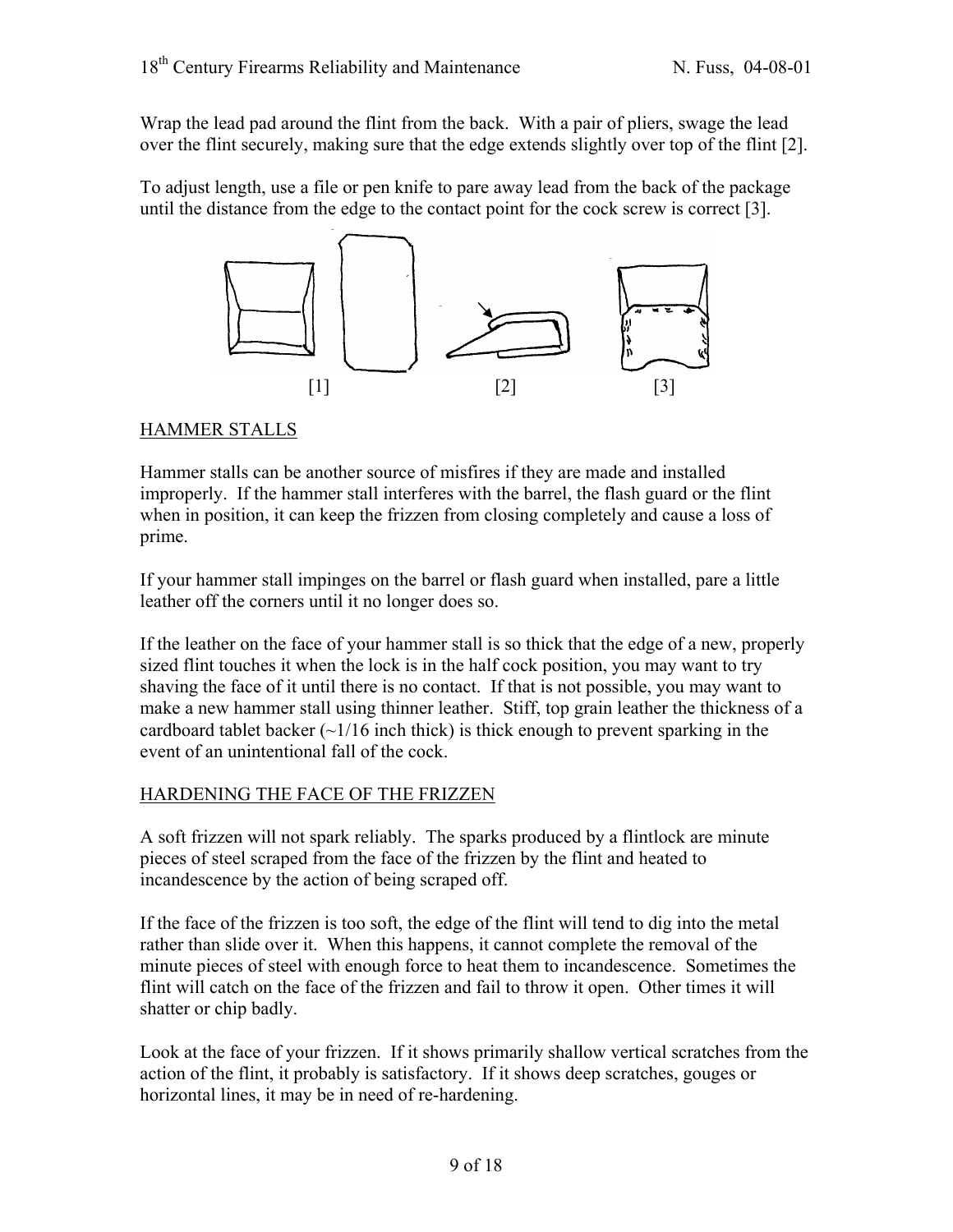Re-hardening can be done by most people at home. All you need is a grinding wheel, source of heat that will get the frizzen red hot, some *Kasenit* (available from Dixie Gun Works, Track of the Wolf and other suppliers), gloves, a pair of vice grip pliers and a container of water or quench oil. Automatic Transmission Fluid (ATF) is recommended for quench oil.

Remove the frizzen from the lock and grind the face smooth. (Failure to grind the face smooth will leave hard ridges of steel on the face that will catch the flint and cause misfires and broken flints.)

Apply *Kasenit* liberally to the face of the frizzen and heat it until the *Kasenit* powder melts and boils. Heating can be done with an oxy-acetylene torch, multiple propane torches fueled with MAAP gas (not propane), a forge, a fireplace fire or campfire with a really good bed of coals.

When the *Kasenit* has calmed to the point that it is only "simmering," take the frizzen from the heat. If it is a yellow or orange-red, allow it to cool to a bright cherry red. Then quickly immerse it face down in a container of water or ATF fluid and swish it around keep it there until all hissing stops. (Note: ATF fluid is more forgiving than water.)

This process should convert the first few thousands of an inch of the frizzen's surface to a hard, high carbon steel that will produce a good shower of sparks for several hundred shots.

## CLEANING

Cleaning techniques will be covered in more detail later. Suffice it to say here that keeping your firelock "squeaky clean" is one of the best way to prevent misfires. Many re-enactors simply put their firelock in the closet between events without cleaning. This allows for the build up of fouling. Most plugged touch holes in my experience are the result of a piece of fouling from a dirty firelock that became dislodged and blocked the touch hole.

#### **Modifications to Enhance Reliability**

#### FITTING A POORLY ALLIGNED FRIZZEN

#### Getting a Good Seal

Some frizzens do not fit properly. Check yours. If it impinges on the barrel or flashguard, or if it leaves a gap through which you can see light between the pan and the sole of the frizzen, it should be fitted,

Fitting is done by carefully filing or grinding away metal so that the frizzen fits the pan with no appreciable gaps and does not contact the barrel or flashguard. A bit of work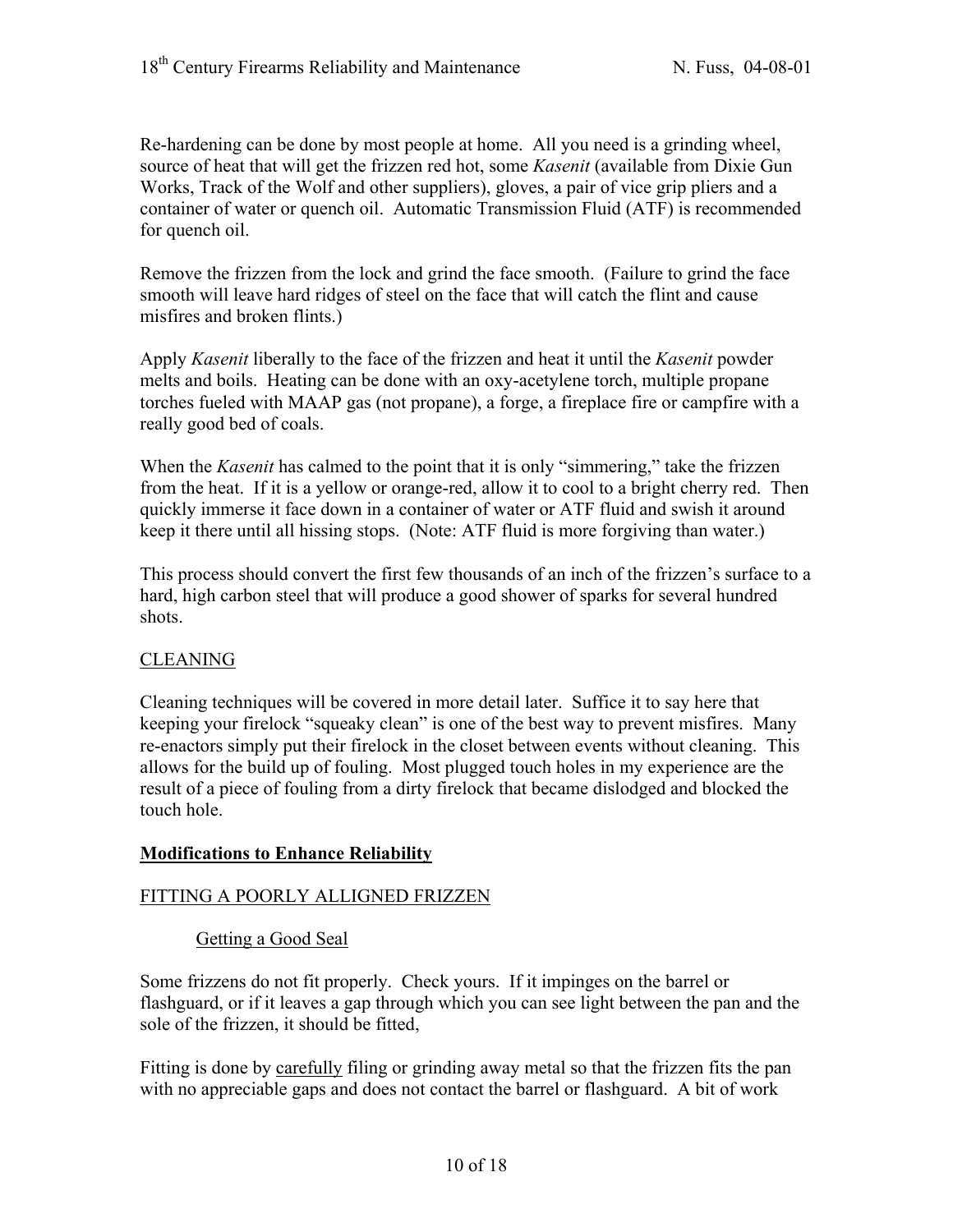here will help to insure that the frizzen closes completely each time so as to avert the loss of prime and the misfires associated with it.

## Getting the Correct Angle

Some frizzens (notably those on Charleville muskets) have their face almost perpendicular to the surface of the pan. The result is a "basher." The flint tends to strike the frizzen at an almost perpendicular angle, which tends to break flints while producing few sparks. Ideally the angle between the frizzen face and the pan cover should be about 10 degrees. To get the correct angle, carefully grind material from the front of the frizzen foot, being sure to maintain a flat surface that seals well with the pan, until the desired angle is obtained.

## IMPROVING JAW ANGLE

Many locks are set up so that the flint points toward the front of the pan in the fired position. Ideally, when fitted with a flint and in the fired position, the flint should point into the center of the pan, almost digging its edge into the prime. This give the edge more time on the face of the frizzen, resulting in more sparks, and helps to direct the sparks into the prime, thereby increasing reliability and reducing lock time. The lock at the top of the illustration below shows the proper jaw angle for greatest reliability and speed. The bottom lock illustrates an insufficient angle for optimum performance.



Photo: Buz Fawcett, "Fine Tuning the Flintlock," Blackpowder, April, 1978

To get a better angle, start by filing the shoulder on the inside of the cock that rests on the lockplate in the fired position, so as to allow the cock to swing further forward when fired.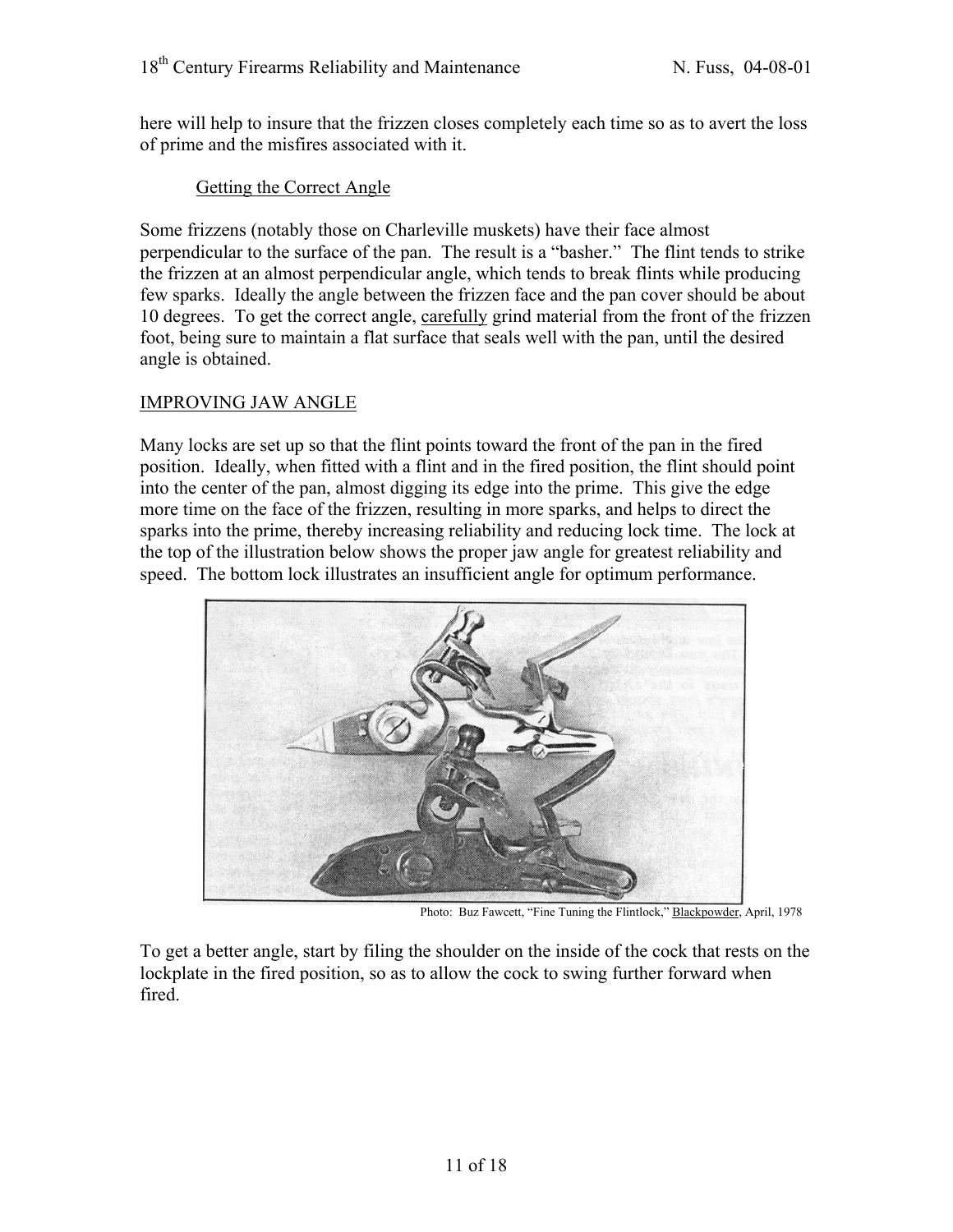

Photo: Buz Fawcett, "Fine Tuning the Flintlock," Blackpowder, April, 1978

#### BE CAREFUL AND GO SLOWLY – THERE ARE TWO POTENTIAL DANGERS IN DOING THIS!

The first is that the tumbler will be allowed to rotate so far that the nose of the mainspring will slip off the end of the tumbler nose. This could allow the mainspring to break through the bottom of the lock mortise and will certainly render the lock inoperable until it is corrected. The easiest fix for this situation is to bend the nose of the mainspring out a bit.



Photo: Buz Fawcett, "Fine Tuning the Flintlock," Blackpowder, April, 1978

The second is that the top of the tumbler may come up against the bridle before the cock has completed its travel. This will put great stress on the internal parts of the lock, leading to premature failure. This situation can be corrected by filing the bridle slightly to allow the tumbler to ride forward and the cock to come to rest on the top of the lockplate.



Photo: Buz Fawcett, "Fine Tuning the Flintlock," Blackpowder, April, 1978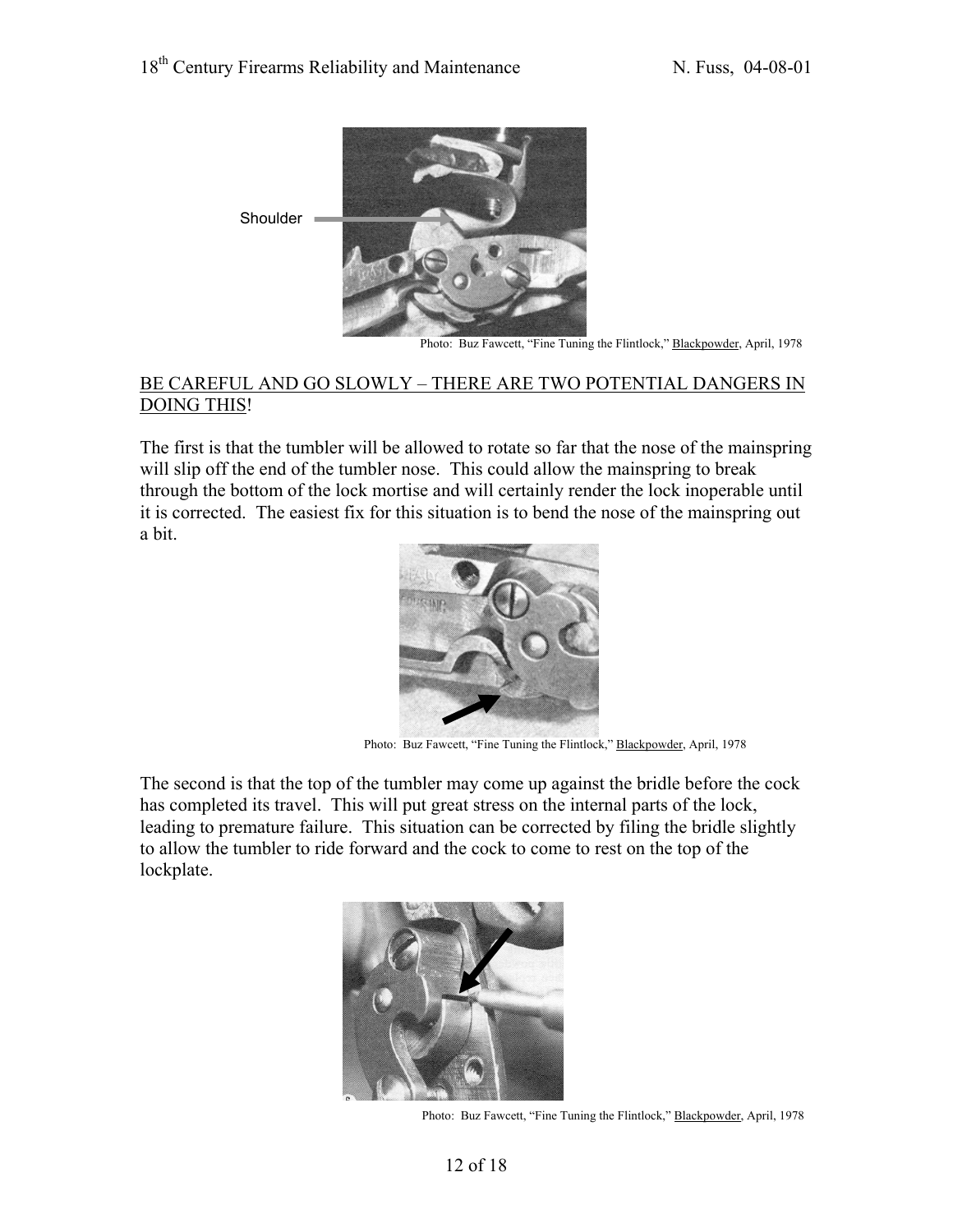#### BALANCE SPRINGS

Unless your springs are very much out of balance, this is a fix that most people are better advised to forget about. The main problems encountered with spring tension are:

Mainspring too strong. The shooter has to exert excessive force to cock the piece. When it is fired, it tends to smash up flints. To correct this problem, remove the mainspring and draw file the long arm with a fine cut file until the strength is reduced to an acceptable level. Be very careful to always draw the file along the length of the spring arm, never across it. Scratches across the spring arm act as stress raisers that can lead to breakage of the spring.

Mainspring too weak. The piece cocks very easily but the cock falls slowly when fired and sometimes lacks the force to throw the frizzen fully open. To correct this problem, remove the main spring, heat it at the bend to a red heat, and open it slightly (about  $\frac{1}{4}$ inch at the nose end) with a screw driver or similar tool. Then heat the entire spring to a uniform red heat and quench in Automatic Transmission Fluid. (Caution: do not attempt to quench springs in water unless you are experienced. A good temper can be obtained with a water quench, but it requires a touch and experience that are beyond that of many people.)

Frizzen Spring too strong. It is difficult to open and close the frizzen. Flint breakage and wear is excessive. First check to be sure that the frizzen is not binding on something and that the bearing surfaces are polished. If there is no binding, proceed to reduce the strength of the frizzen spring by draw filing with a fine cut file as in the mainspring example above

Frizzen Spring too weak. Frizzen wobbles around. Frizzen spring will not hold frizzen closed causing loss of prime. To fix, follow the directions for a weak mainspring above.

#### OPTIMIZING THE TOUCH HOLE

Two touch hole factors affect reliability – size and location.

#### Size

Many muskets come with a small touch hole as they are delivered from the factory. This can cause misfires, especially when using FFg powder, by restricting the ability of the flash to transmit itself from the pan to the barrel.

The fix is obvious – enlarge the touch hole. If you plan to enlarge your touch hole, KEEP IN MIND that Brigade safety regulations require that the touch holes of muskets shall be smaller than 0.1040" (#37 drill) and that the touch holes of rifles shall be smaller than  $0.0810$ " (#46 drill). To be on the safe side, use at least the next smaller drill size  $-$  #38 for muskets, #47 for Rifles.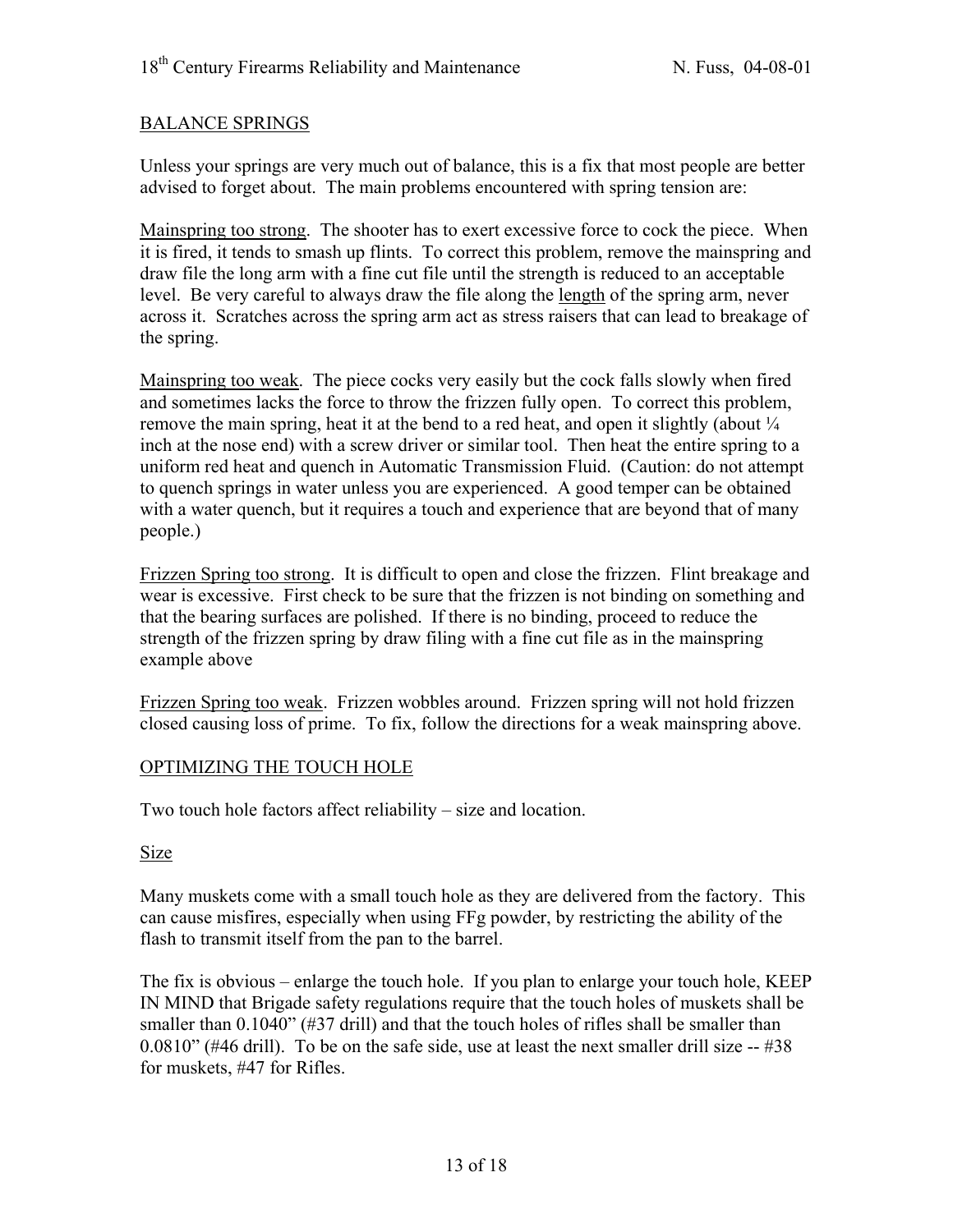## **Location**

Ideally the touch hole should be positioned so that its center lies on a line defining the top of the pan. This position gives the most rapid and certain ignition.

Many commercially made reproduction muskets have the touch hole located toward the bottom of the pan. This position gives sure ignition, but ignition may be slow because the fire must burn through the bulk of the priming powder to enter the touch hole rather than flashing across the top of it.

Sometimes muskets are encountered with the touch hole located significantly above the top of the pan. This location, while uncommon, is often the cause of misfires because the flash sometimes cannot reach the touch hole.



Relocating a touch hole is difficult. Unless one's touch hole is so high that it causes an unacceptable number of misfires, or if one is intent on getting the very fastest ignition possible from their firelock, prudence suggests that it is probably best to leave well enough alone.

If you decide to relocate your touch hole, there are two ways to do it.

- 1. Fill the old touch hole with weld metal, taking care that it completely fills the hole and that there are no voids or protrusions on the inside of the barrel. Refinish the exterior of the barrel. Re drill the touch hole.
- 2. Drill out the old touch hole and tap it to a convenient size. Grind the end of a suitable bolt to a flat surface. Screw the bolt into the threaded hole until the flat end comes flush with the inside of the bore. Silver solder the bolt in place being sure to heat the metal sufficiently so that the silver solder flows completely through to the bore. Cut off the excess of the bolt. Re finish the barrel surface. Re drill the touch hole in the desired location.

## **Field Maintenance**

Other than changing flints, field maintenance consists primarily of cleaning your firelock in an authentic  $18<sup>th</sup>$  Century manner. Cleaning your firelock in the field in the authentic 18<sup>th</sup> Century manner is a good demonstration for the public, as well as a good way to keep your firelock in top condition

Materials needed:

Tow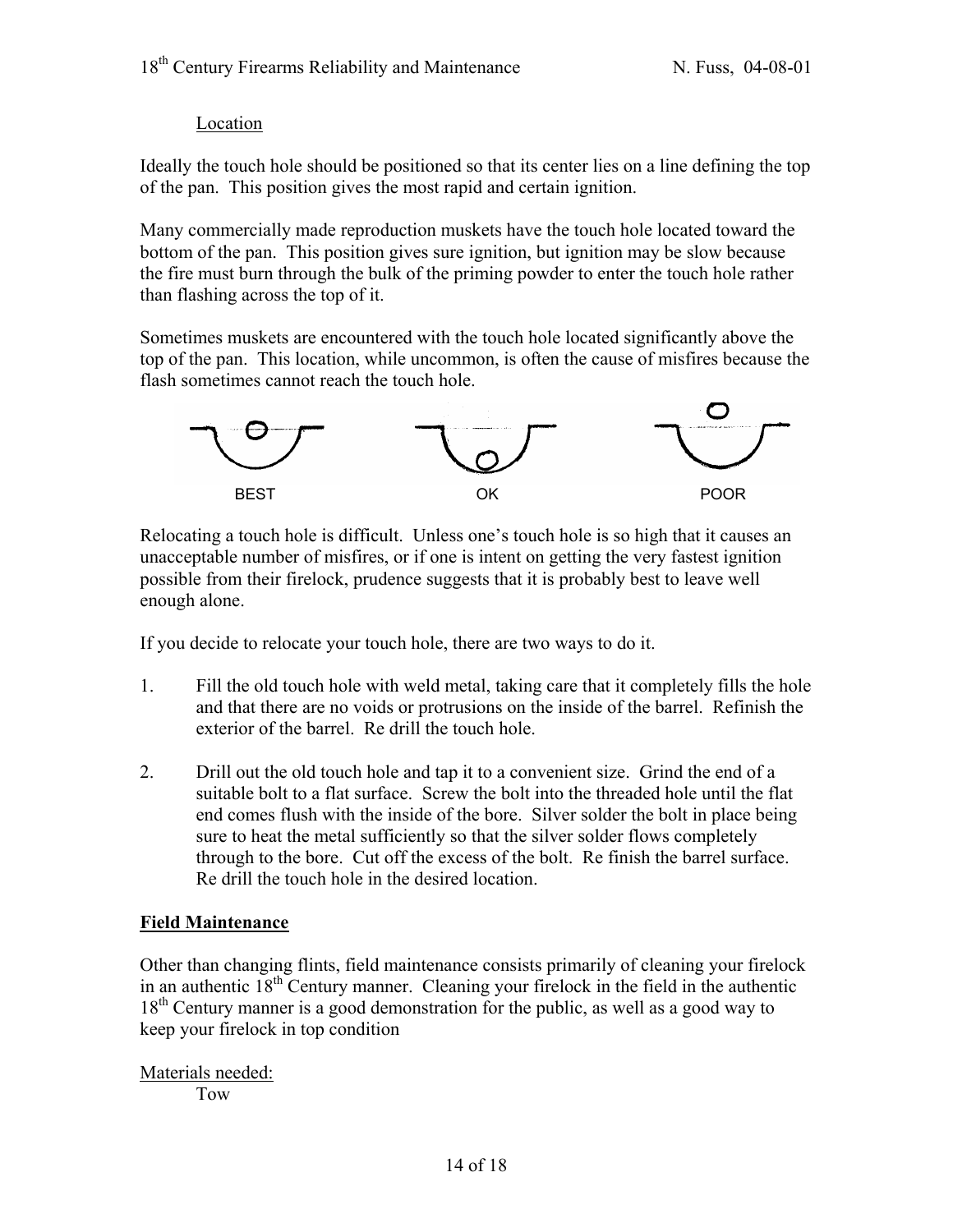Worm to fit your ramrod Oil Cloth oil patch "brick dust" (optional) with piece of polishing cloth or leather Hot water

#### Process

Set a pot of water to heat on the fire.

While the water is heating remove the lock. Do not disassemble the lock. Small pieces can be devilishly tough to find if dropped in the grass.

Immediately put the lock screws into their proper holes in the lock to avoid losing them. If your sideplate is at all loose, remove it and either pocket it or use the lock screws to attach it to the lock. (I once dropped a sideplate in the grass and spent half an hour looking for it even though I knew within a three foot square where it had to be.)

Put the lock(s) in the water and let it boil while you are cleaning the barrel.

Do not remove the barrel from the stock (risk of lost small pieces). To clean the barrel, first plug the touch hole with a small plug of wood to keep black crud from staining the stock.

Using a wad of tow on the worm at the end of the ramrod, repeatedly scrub the barrel with hot water until the water and tow comes out clean. Use only one piece of tow. When the barrel is clean, it will be clean also.

Remove touch hole plug and swab the inside of the barrel while it is still hot with dry tow to get it as dry as dry as possible. Set it aside to cool and finish drying.

Retrieve the lock. It may be quite clean from the action of boiling water. (Don't worry, boiling water is not nearly hot enough to damage the temper of springs, etc.) If necessary, scrub the lock with tow and swish vigorously in hot water to remove fouling. Dry the lock with a cloth or tow as well as possible while it is still hot, then set it aside to cool and complete drying.

When cool enough, place a drop of oil on all friction points of the lock. Place a lightly oiled scrap of cloth on the end of the ramrod and run it up and down the barrel several times to deposit a light coat of oil. Wipe the exterior of all metal parts with the same scrap of oily cloth to lightly oil the barrel, lock and barrel bands (if any).

Reassemble the piece and insert a tompion in the muzzle.

If desired, bright work can be polished using a piece of soft leather and a paste of "brick dust." If you don't want to go to the trouble of crushing a brick and sifting the dust to get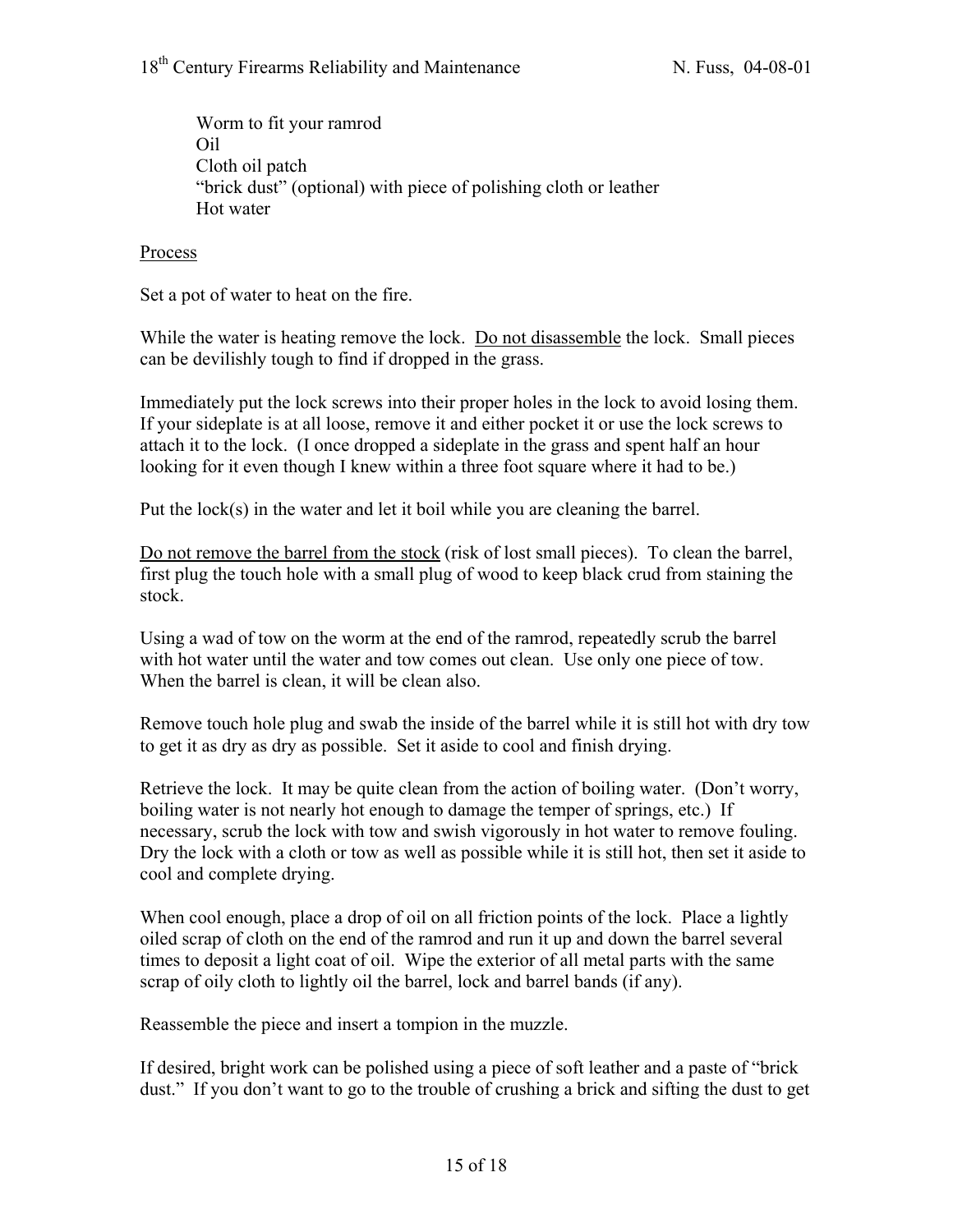a uniformly fine powder, duPont No. 7 rubbing compound (not polishing compound) makes a reasonable substitute. It is a medium red brown in color, and if left open to the air dries to a cake that can be reconstituted with a damp piece of leather.

#### A word about Tompions

Everyone should have a tompion to keep the rain and small objects out of the barrel.

Never insert your tompion into a fouled barrel. Particles of fouling will get imbedded into the wood, where they will attract moisture and forever after be a source of corrosion inside your barrel.

Have a secondary tompion, which need be no more than a cloth stopper, perhaps with a small stone inside, for those times you can not clean your weapon thoroughly in the field, or don't desire to do so.

It is not always necessary to clean your weapon before going home. On dry days it may be better to put a provisional tompion in the muzzle and wait until you get home for a thorough cleaning rather than do a quick job in the field and risk leaving water or damp fouling somewhere, and perhaps neglecting to clean it thoroughly when you get home.

#### **Home Maintenance**

#### After each event

I always thoroughly clean my weapons ASAP when I get home form an event where they have been fired – even if they were fired only once. It's safer, promotes greater reliability and longer firelock life.

Equipment and supplies:

- Cleaning rod
- Cleaning patches (cut up old flannel pajamas)
- Small vice grip pliers
- Assorted screw drivers
- Pin punch
- Old toothbrush
- Soap
- Hot water
- Paint thinner
- Denatured alcohol
- 10W40 motor oil
- $\bullet$  WD-40
- Petroleum Jelly (Used by the armorers of her Majesty's Tower of London to protect medieval armor from the damp of the Thames.)
- Noxon or Brasso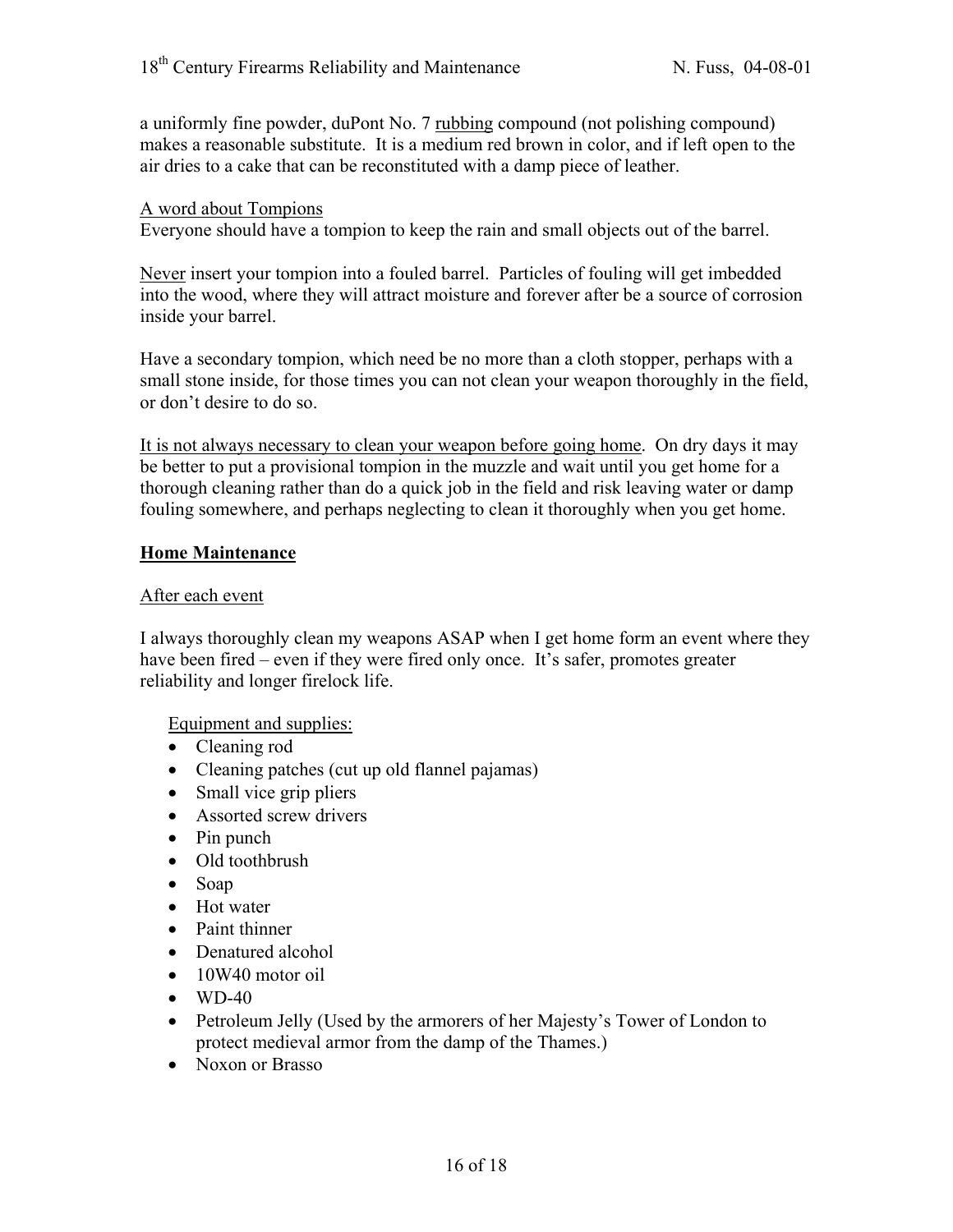## Process

Remove and partially disassemble the lock by removing the top jaw, flint, frizzen spring, frizzen and flash guard from lock. Do not disassemble internal parts of the lock.

Remove barrel from stock. (If you have a pinned barrel, don't worry about pins coming loose. I've been taking the pins out of mine 15 to 20 times a year for 30 years and they are still secure.)

Thoroughly scrub all removed lock parts and screws with soap and hot water, placing them in a small container of denatured alcohol as each is finished. When finished cleaning all the pieces, place them on a paper towel to dry. The denatured alcohol displaces any water and evaporates quickly and completely to leave the parts thoroughly dry.

Scrub the remainder of the lock with soap and hot water. Then pour the denatured alcohol in which the small parts soaked over the lock in two or three batches, paying special attention to the internal parts of the lock and shaking off the excess between pourings to get off as much water as possible. Then set it aside to dry with the other lock parts while cleaning the barrel.

Swab the bore repeatedly with soap and hot water to remove fouling until the water and the patches comes out clean. Then swab with a dry patch. Swab several times with patches soaked in paint thinner to remove fouled oil from inside of barrel. Swab with a dry patch, then with a patch soaked in denatured alcohol, then with a dry patch. If any patches come out dirty, repeat the previous steps until the patches come out clean. Then swab the bore with a patch soaked in 10W40 motor oil.

Re assemble the lock. Oil all bearing surfaces with 10W40 motor oil. Spray the inside of the lock with WD-40. Wipe down the outer lock surfaces with oily patch from barrel.

Apply a thin coating of petroleum jelly to the outside of the barrel and to the barrel bands (if present) then re assemble the firelock and insert the tompion.

## Off Season Maintenance

During the off season, I conduct a complete overhaul of all of my firelocks in preparation for the next campaign.

- Completely disassemble the firelock
	- $\triangle$  Completely disassemble the lock, including internal parts
	- Remove all brass furniture such as thimbles, nose cap, butt plate, etc.
- Resurface and re harden all frizzens that were used during the year.
- Make any needed repairs or adjustments
- Thoroughly clean, polish, oil and grease all metal parts.
- Repair small cracks and dents if necessary.